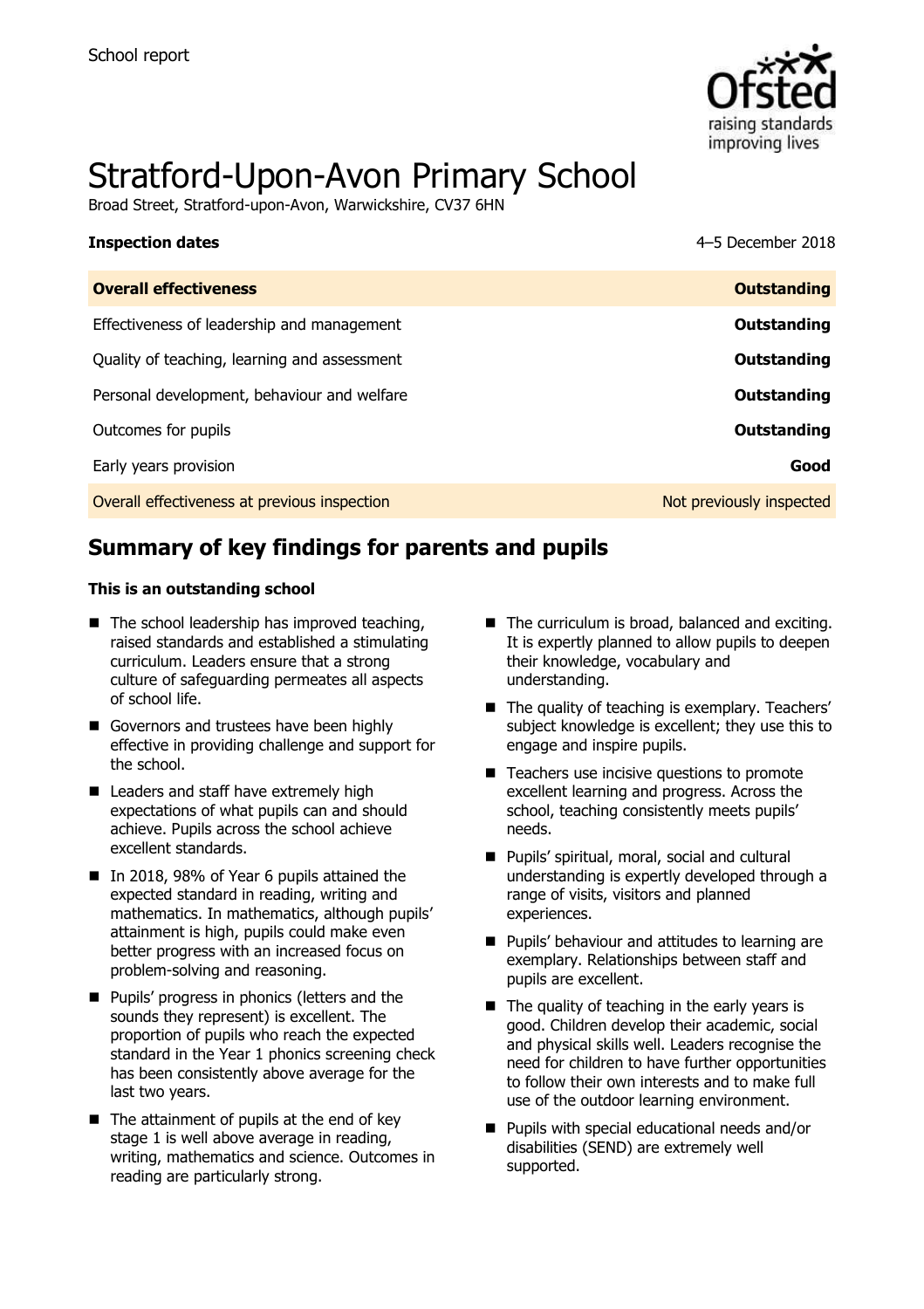

# **Full report**

### **What does the school need to do to improve further?**

- **Ensure that teaching builds on the successful mathematics curriculum by providing** more opportunities to develop pupils' problem-solving and reasoning capabilities.
- $\blacksquare$  Strengthen the quality of early years provision, by:
	- extending opportunities for children to explore and initiate their own learning
	- developing the quality of resources and making better use of available space in the school's outdoor learning area.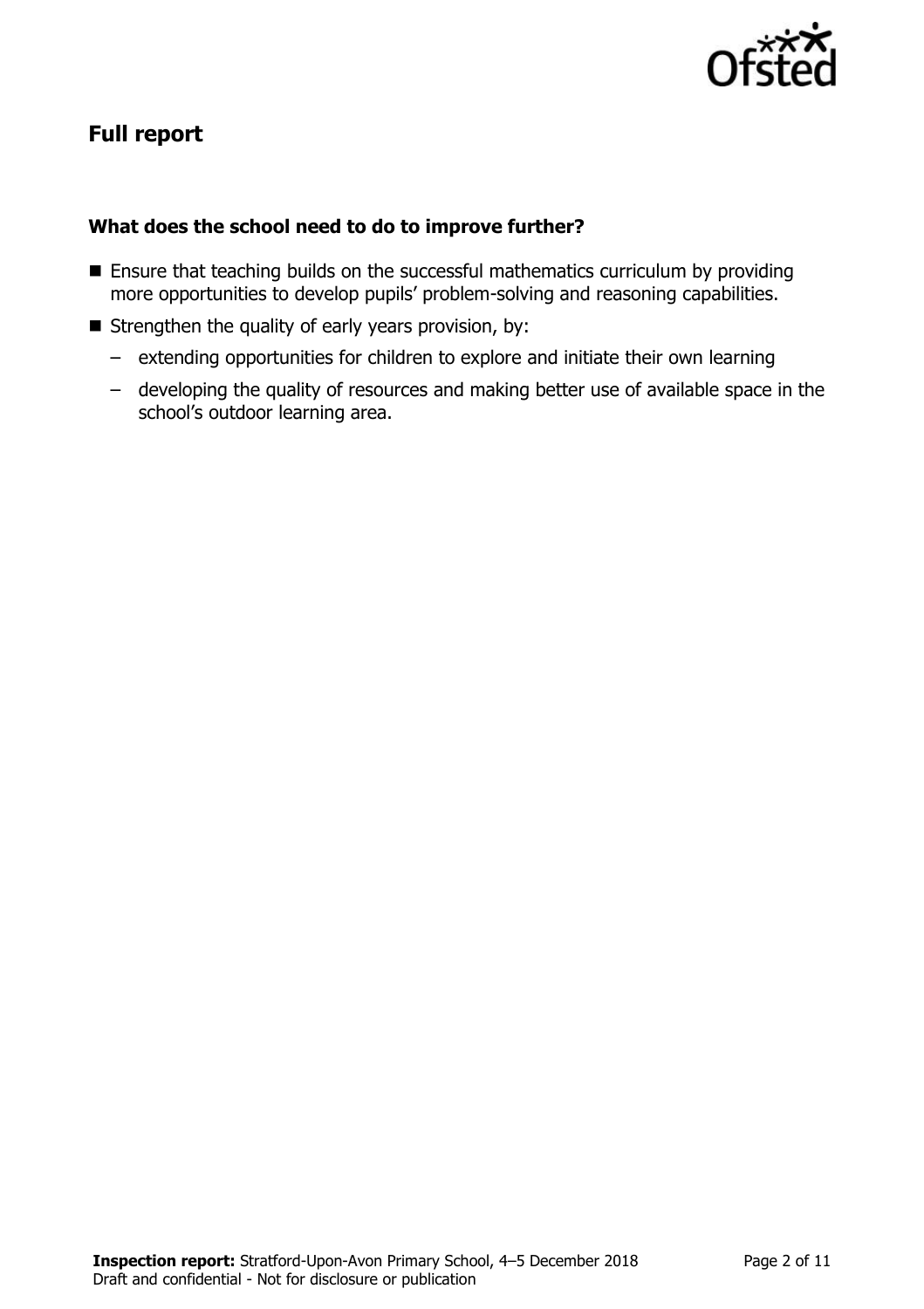

# **Inspection judgements**

#### **Effectiveness of leadership and management COULDER COULDER OUTSTANDING**

- School leaders' drive and ambition have created a culture of high expectations and aspirations.
- Leaders and governors know their school extremely well. Consequently, the school now provides an outstanding quality of education.
- Leaders' frequent monitoring of teaching ensures that it is consistently excellent. Leaders ensure that all groups of pupils receive appropriate challenge and support to excel. Staff are passionate about learning and teaching. All members of staff, including teaching assistants, are involved in evaluating the quality and impact of teaching and learning. There is constant professional dialogue about how to improve pupils' learning.
- Leaders' systems to track pupils' progress and attainment are robust and meticulous.
- Staff are proud to work at the school and their morale is high. They are ambitious for every pupil and work hard to ensure planned activities meet different needs and interests. Their enthusiasm and excitement permeate all aspects of pupils' learning.
- Teachers' ongoing training is well structured. Leaders ensure that the most appropriate training is matched to teachers' and teaching assistants' needs and supports the school's improvement plans. Effective professional development in mathematics, for example, has resulted in significant improvements in the quality of teaching in this subject in key stage 1.
- Relationships across the school are very strong. Pupils value the teaching that they receive. Staff, in turn, greatly appreciate the support and guidance that they are given by leaders, governors and the trust.
- The curriculum is broad, balanced, exciting and creative. Outdoor education, visits, visitors and extra-curricular provision all enrich pupils' experiences and enable them to deepen their knowledge and understanding. The curriculum ensures that pupils make rapid and sustained progress, both academically and in their personal development.
- The primary physical education and sport funding is used extremely well. Pupils take part in a wide range of sporting activities, both during and after the school day.
- Leaders make highly effective use of the pupil premium funding to support disadvantaged pupils' progress. As a consequence, these pupils make very good progress.
- Pupils' spiritual, moral, social and cultural development is excellent. Leaders invest heavily to ensure that pupils have a plethora of opportunities to learn about different cultures. For example, a professional chef regularly visits the school to teach pupils international cookery and make recipes from a range of cultures.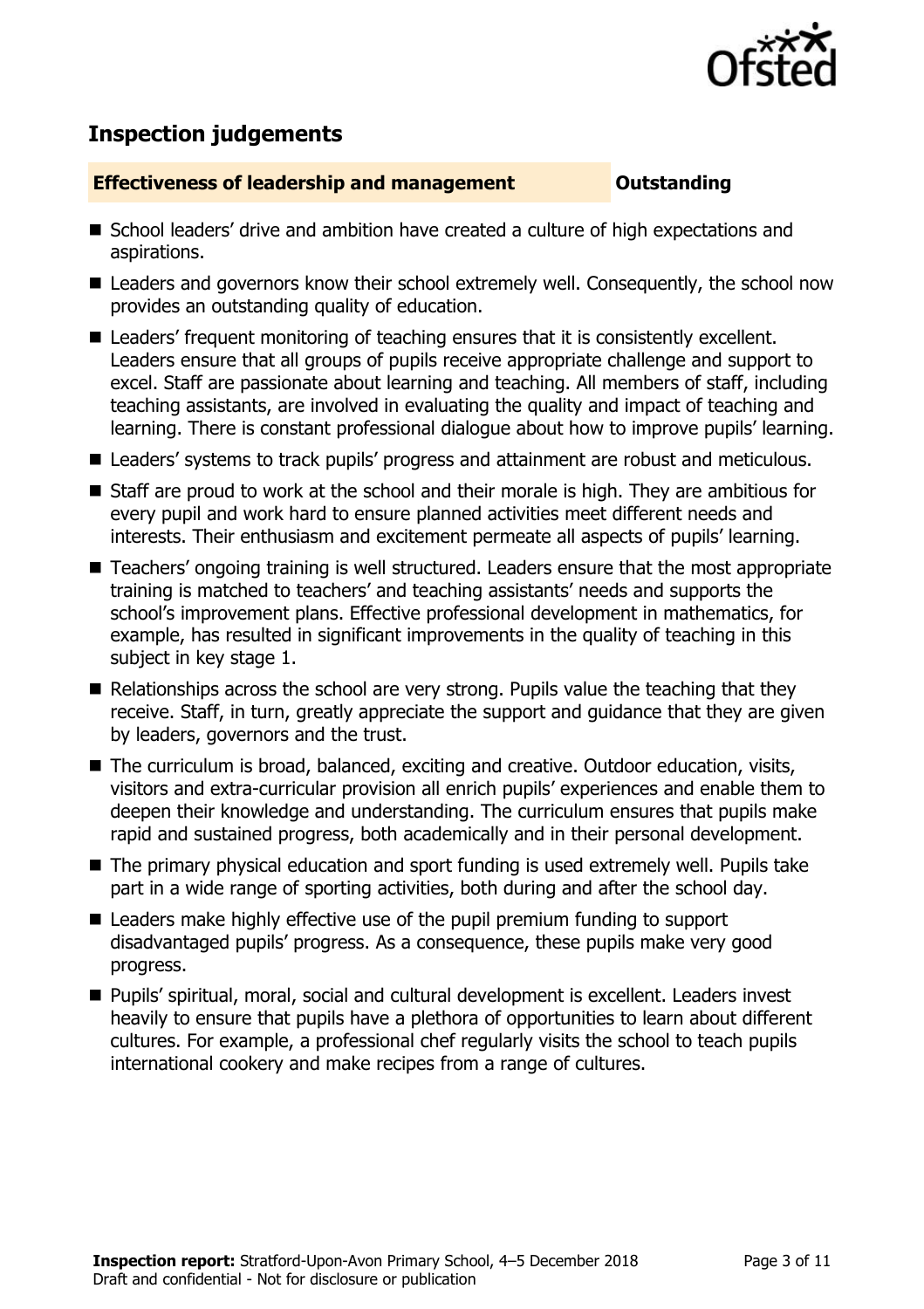

#### **Governance of the school**

- Governors are extremely proud of their school. They, alongside the headteacher and other leaders, have helped to create the strong ethos and vision for the school and community. Governors are ambitious for all pupils in their school.
- Governors have a clear understanding of the strengths and weaknesses of the school. Since the previous inspection, governors, alongside senior leaders, have ensured rapid and sustained improvements in the standards that pupils achieve across school.
- Members of the governing body are knowledgeable and bring their professional expertise to their roles. Governors seek out additional opportunities to strengthen their practice through additional training opportunities.
- Governors and trustees ensure that performance management procedures are robust.

### **Safeguarding**

- The arrangements for safeguarding are effective.
- Leaders ensure that a strong culture of safeguarding permeates all aspects of school life. When any changes are needed to strengthen procedures and practice, these are implemented immediately.
- All staff are fully aware of the school's safeguarding procedures. Each staff meeting begins with a review of safeguarding arrangements, and these meetings are an opportunity for staff to contribute to policies and practices. When an issue comes to light, staff use the school's referral system quickly and efficiently. All staff and governors receive appropriate and regular training.
- Appropriate computer filtering systems are in place. The local authority's systems ensure that unsuitable content is blocked. The school has a very comprehensive online safety policy and updates parents regularly about safeguarding through its newsletters.

### **Quality of teaching, learning and assessment Outstanding**

- Expectations of what pupils can and should achieve are extremely high. As a result of excellent teaching, pupils achieve exceptionally well across a wide range of subjects.
- Teachers' subject knowledge is excellent. They use this to both inspire and motivate pupils in their learning. Pupils explore a wide range of subjects in great depth.
- Leaders commit to offering pupils practical experiences at every opportunity, for example by conducting experiments in science, such as the process of extracting DNA from strawberries. Pupils have regular opportunities to explore local places of historic interest and make links with Stratford-Upon-Avon theatres. Through carefully planned visits and visitors, the curriculum is enriched well and brought to life.
- Teachers plan effectively for pupils with different abilities in their classes. Those pupils who require additional help make strong progress because they receive appropriate support and specialised resources. The most able pupils are frequently challenged to master the concepts being studied, but just occasionally they could move onto these challenges sooner.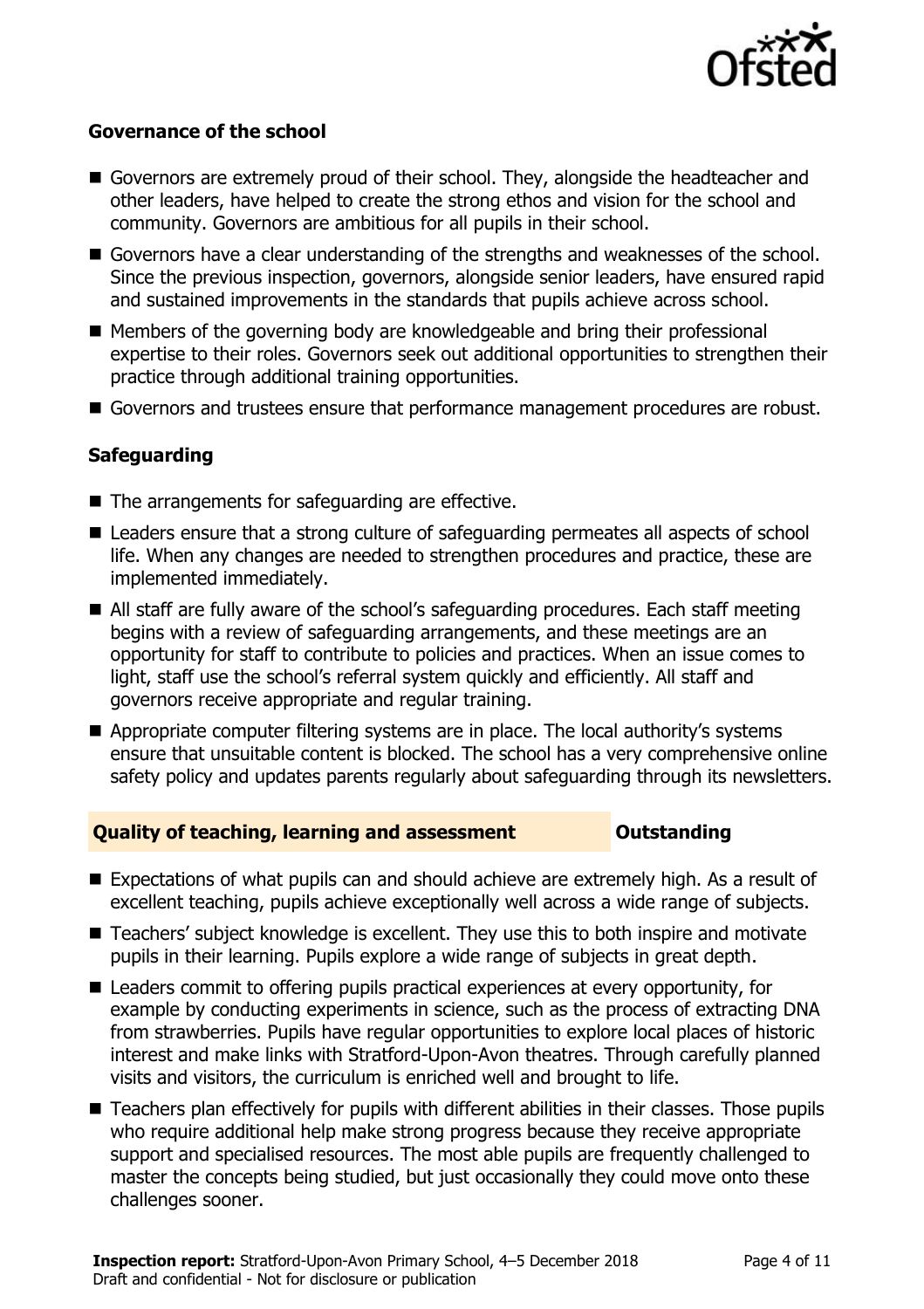

- Teachers know their pupils exceptionally well. No learning time is wasted. Teachers regularly make imaginative use of first-rate texts, such as First World War poems, to enrich pupils' learning and deepen their knowledge, vocabulary and understanding.
- Teaching assistants make a very valuable contribution to pupils' learning. They ably lead sessions with a range of pupils and provide keep-up and catch-up 'surgeries' after lessons. This provision ensures that pupils who have been absent, or who experience difficulties in lessons, are given additional support. As a result, potential gaps in learning are quickly addressed.
- There are clear routines in lessons and pupils know exactly what is expected of them. Pupils' attitudes to learning are exemplary. Teachers use effective questioning to check pupils' understanding and pupils act promptly on their teachers' insightful feedback.
- Parents are strongly encouraged to be involved in all aspects of their children's development. During a Year 4 topic-sharing assembly, for example, parents were asked to participate in a drama activity. A practical task was also available to complete after the performance. These experiences support pupils' spiritual, moral, social and cultural development as they deepen pupils' understanding of the world. The sharing assemblies that pupils create are fun, relevant and stimulating. They enable parents and visitors to have a clear overview of what pupils are learning.
- Reading, writing and oral communication are taught extremely well. Teachers extend pupils' skills across the curriculum and instil a love of reading. During the inspection, for instance, Year 2 pupils showed confidence when reading aloud and read with good intonation. Texts are well matched to pupils' reading abilities and interests.
- The teaching of mathematics is effective because pupils develop strong basic skills. However, pupils' problem-solving and reasoning skills are not developed as well as they could be.
- Parents are extremely well informed about the progress that their children make. Almost without exception, parents are unreservedly positive about the school's work to ensure that they are fully involved in their children's education. Every parent who responded to Parent View, Ofsted's online questionnaire, said they would recommend the school.

### **Personal development, behaviour and welfare <b>COUTS** Outstanding

### **Personal development and welfare**

- The school's work to promote pupils' personal development and welfare is outstanding.
- The school has one school rule, 'respect'. This value is threaded through all aspects of school life and the curriculum. For example, the theme was echoed in the school's Remembrance event, when pupils wrote illustrated letters of gratitude and appreciation to the soldiers who fought in the First World War.
- Pupils' knowledge and understanding of British values is exceptionally well developed through thought-provoking activities and visitors. For example, pupils produced highquality work in response to a recent visit by a community member and were asked to reflect on, 'What does community mean to you?' This provided opportunities for pupils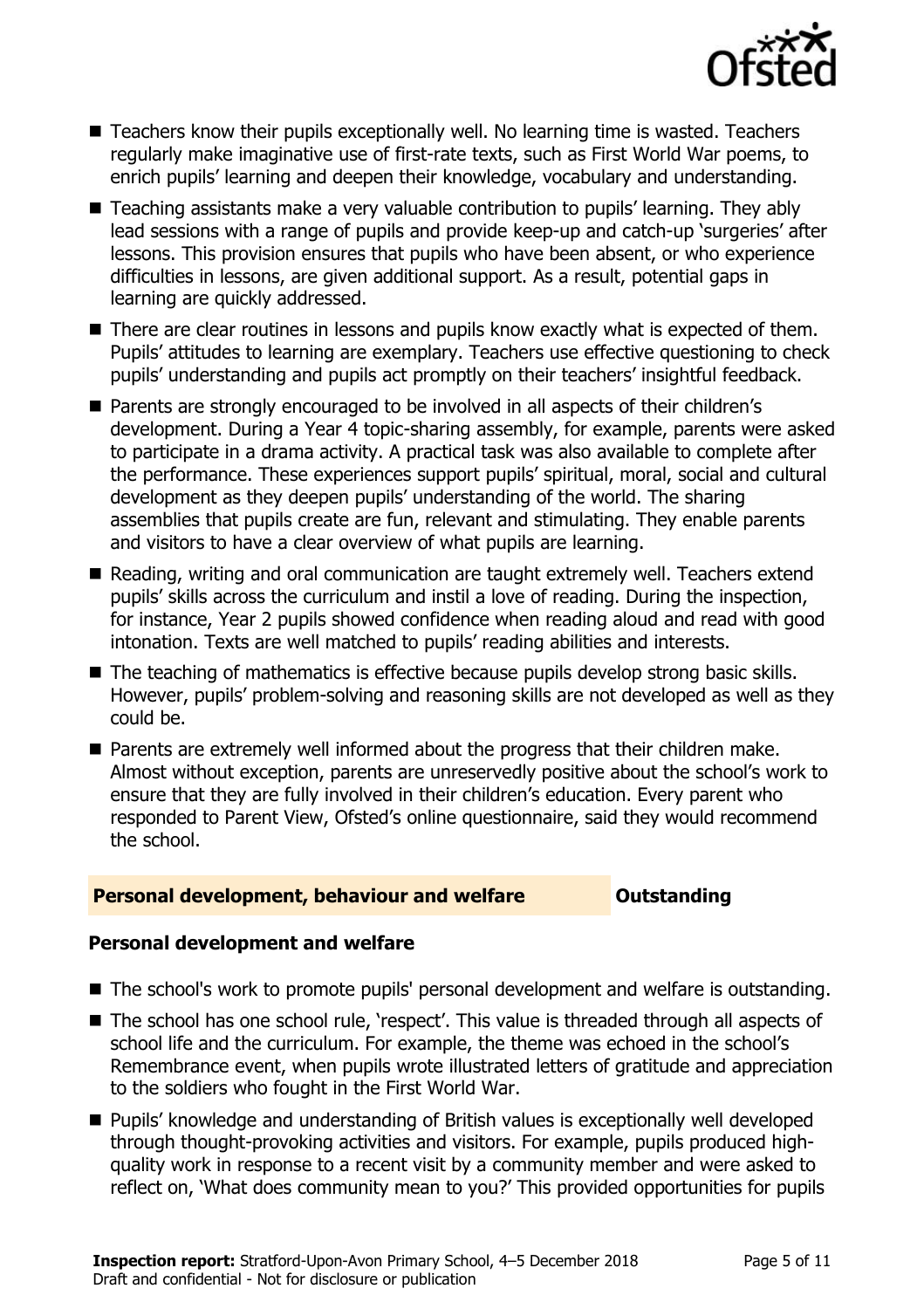

to share their ideas and thinking around the theme of British values and respect.

- The school focuses strongly on every pupil being unique. During a recent anti-bullying activity, for instance, pupils created a unique 'sock' to celebrate individuality and diversity. The school has also undertaken a project to celebrate the many different languages spoken by families in the school with the involvement of parents and the local community.
- As a result of leaders' commitment to equality and respect, pupils and staff talk openly about their views and opinions. There are numerous opportunities for pupils to express their views, take up posts of responsibility and influence decisions about school life.
- **Pupils say bullying at their school is rare, but they know to say, 'stop it please' and to** report any concerns to a member of staff.
- **Pupils are taught extremely well about how to stay safe online. They are confident and** articulate on this matter. The headteacher ensures that parents receive up-to-date information about keeping safe through the school's website and weekly newsletter, so that parents and pupils can make informed choices

#### **Behaviour**

- The behaviour of pupils is outstanding.
- **Pupils are extremely proud of their school, their achievements and those of others.** They speak of how their school has helped them and how happy they are to attend.
- **Pupils are keen and enthusiastic learners. They regularly work collaboratively and** cooperatively together.
- Staff have high expectations of behaviour, which are consistently reinforced. Pupils are confident and polite in lessons and around the school. Learning engages pupils, and relationships between staff and pupils and between pupils are excellent.
- **Pupils link their learning from personal, social and health education to how they should** behave. They know and understand the importance of responsibility, kindness and respect. They live by these values in their everyday actions and interactions in school.
- Pupils' attendance is high. Reminders about the importance of regular attendance and attendance data are communicated to parents through weekly newsletters. Pupils enjoy coming to school and say, 'Everything is great about this school'. Since becoming an academy there have been no exclusions from the school and under the current leadership, excellent behaviour has been the norm.

#### **Outcomes for pupils Outstanding**

- Since the school opened as an academy, outcomes have improved significantly.
- Current pupils make excellent progress across the whole curriculum. Information provided by the school shows that the vast majority of pupils make consistently strong progress in reading, writing and mathematics. They also make extremely strong progress across the wider curriculum, for example in science, humanities and religious education. Work seen in pupils' books confirms this.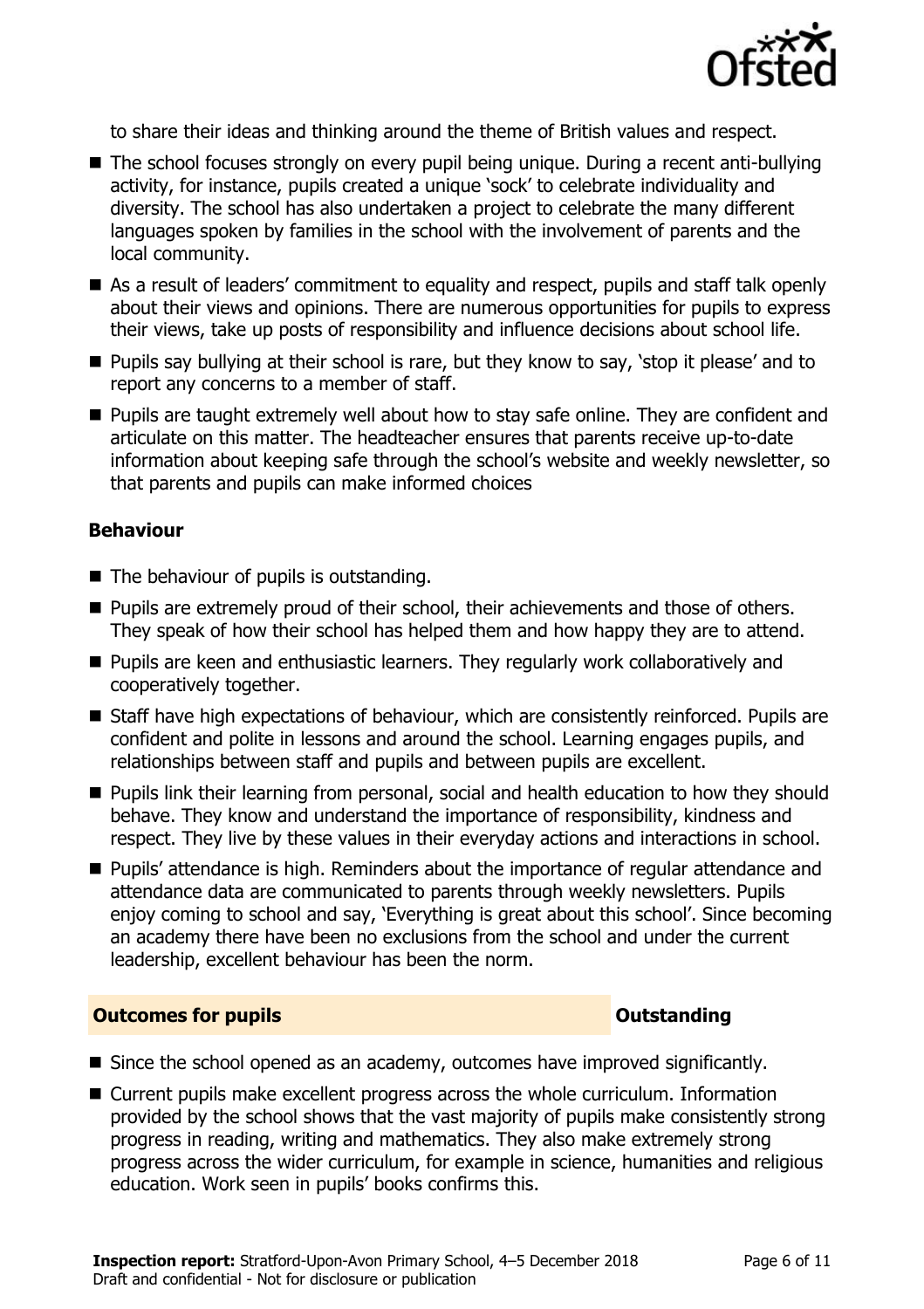

- $\blacksquare$  The school is still grappling with its predecessor school's very high key stage 1 assessment data, which is not wholly reliable. This limits the value of published progress measures. However, assessment systems that are now in place are robust and demonstrate that the school has an accurate picture of pupils' current progress and attainment.
- **Pupils with SEND make very strong progress in all subjects from their starting points.** This is because of tailor-made plans and excellent teaching and support.
- In 2018, 98% of Year 6 pupils attained the expected standard in reading, writing and mathematics. In mathematics, although pupils' attainment is high, pupils could make even better progress with an increased focus on problem-solving and reasoning.
- **Pupils' progress in phonics is excellent. The proportion of pupils who reach the required** standard in the Year 1 phonics screening check has been consistently above average for the last two years.
- $\blacksquare$  The attainment of pupils at the end of key stage 1 is well above average in reading, writing, mathematics and science. Outcomes in reading are particularly strong, with almost half of all pupils attaining the higher standard for their age.

#### **Early years provision Good Good**

- Relationships between staff and children in the early years are a strength. Staff are attentive and meet children's academic, social and emotional needs well. Parents say early years staff are kind and understanding towards the children and that this enables children to settle quickly into the start of their life at school.
- Children enter early years with skills, knowledge and understanding that are at least typical for their age. Good subject knowledge and good teaching from staff enable children to progress well across the different areas of learning. Basic skills such as phonics are taught well.
- Children are encouraged to have good manners and behave well. Staff model their expectations and follow consistent routines, so that children are clear about their own responsibilities.
- Staff constantly seek ways to develop children's language and communication skills. A wide variety of vocabulary is displayed in class. Furthermore, adults are good at teaching new words and using skilled questioning to extend children's vocabulary.
- Additional adults are deployed effectively to support children with additional needs, meaning that all children can access activities effectively.
- Homework books contain tasks which reflect the topics and learning that takes place in school. Most parents engage with, and are supportive of, their children's home learning.
- Children enjoy the forest school activities that take place just across from the school site. They are given well-planned, high-quality opportunities to explore, cooperate with others and be creative.
- The headteacher and the early years leader have a good understanding of strengths and development areas in terms of provision in the early years. The school has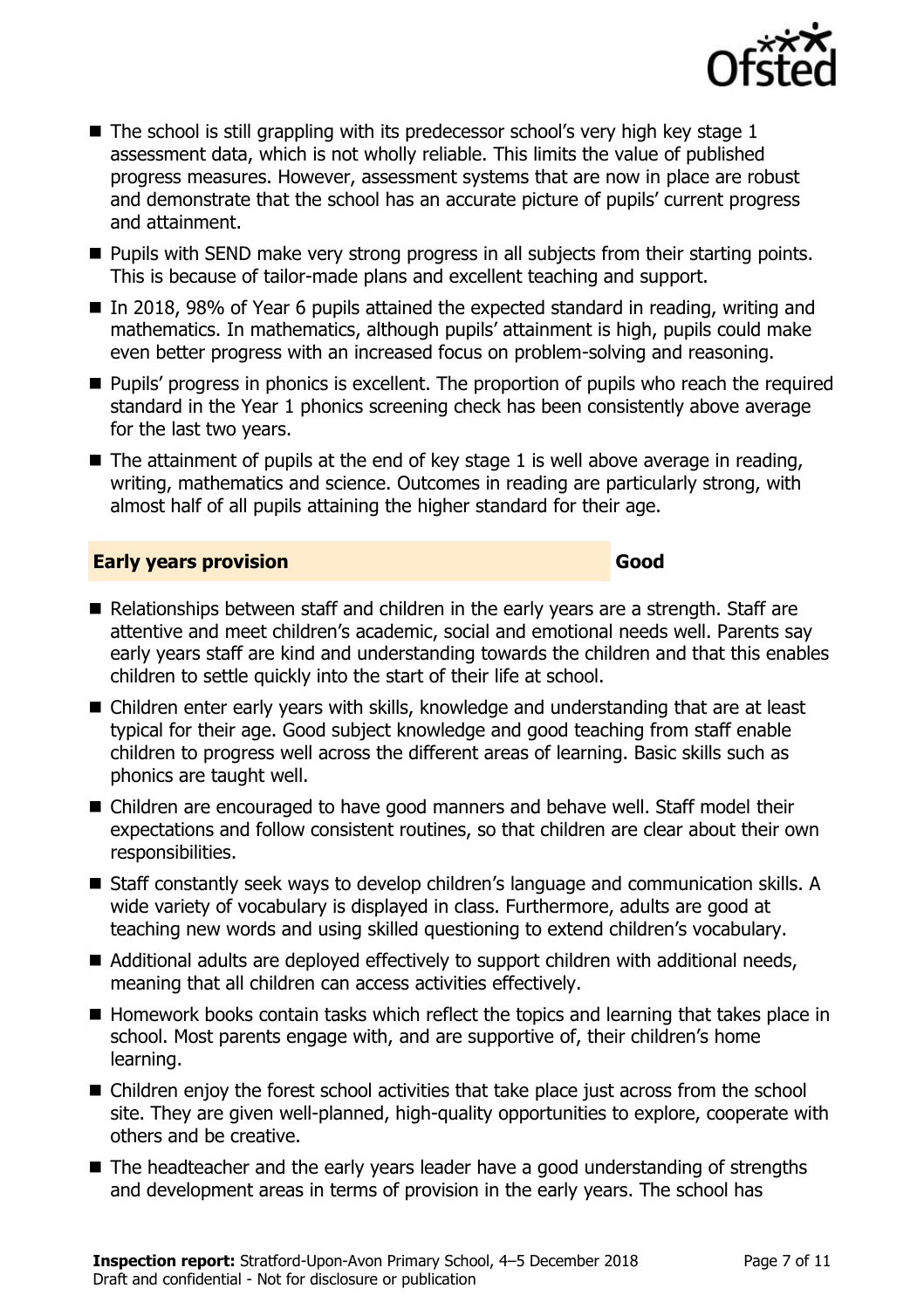

identified a need to improve the quality of resources and make better use of available space in the school's outdoor learning environment. Inspection evidence confirms that this is an area for improvement.

- Planned activities provide opportunities for pupils to access all areas of learning. However, opportunities for children to explore, extend and initiate their own learning are not provided as often as they could be.
- Children in the Reception class make good progress. This is demonstrated through the school's assessment information and work in their books. The vast majority of children in Reception achieve a good level of development and are ready for learning in Year 1.
- Safeguarding in the early years is effective. All adults are vigilant and ensure that children are kept safe.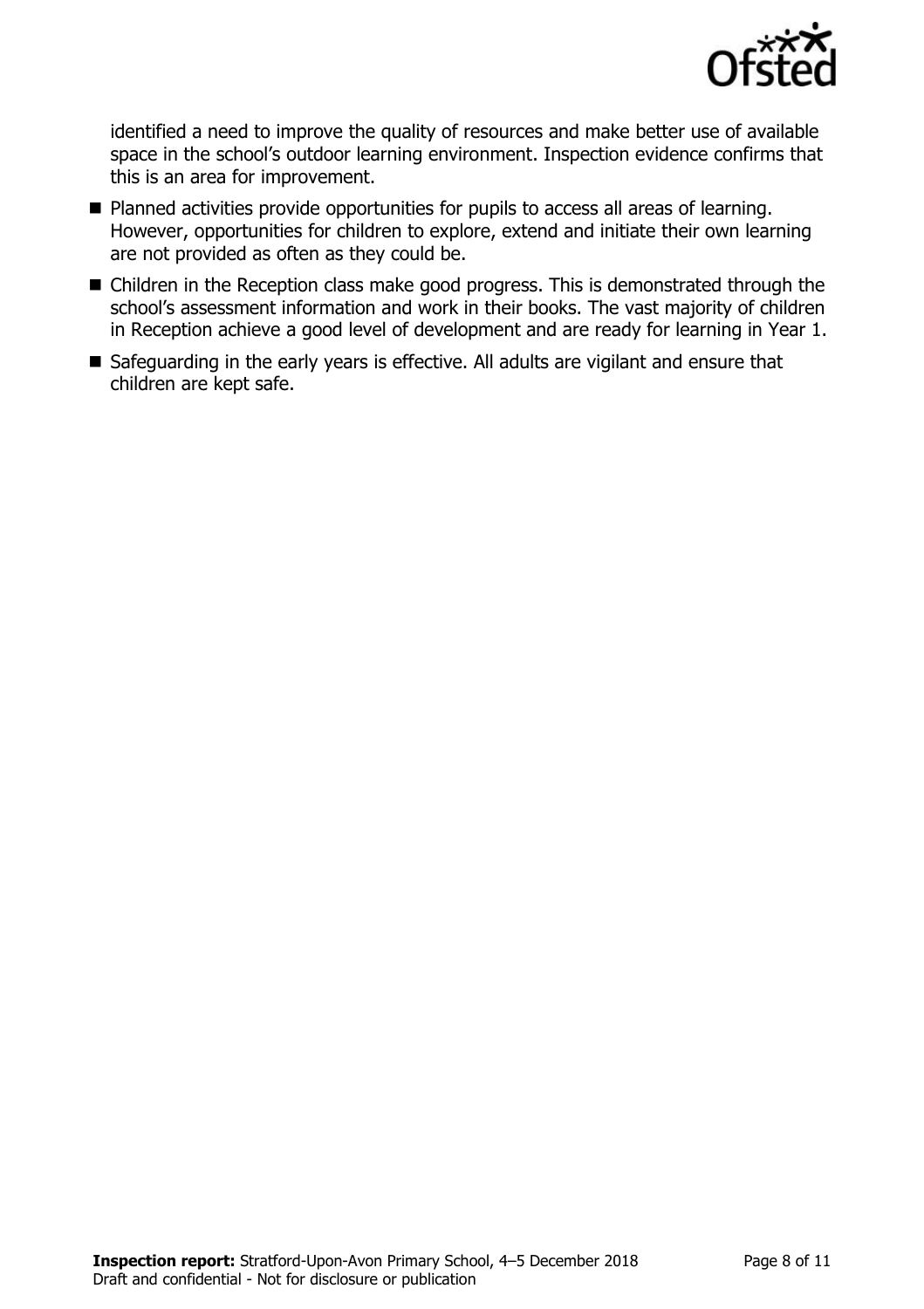

# **School details**

| Unique reference number | 142581       |
|-------------------------|--------------|
| Local authority         | Warwickshire |
| Inspection number       | 10053520     |

This inspection of the school was carried out under section 5 of the Education Act 2005.

| Type of school                      | Primary                    |
|-------------------------------------|----------------------------|
| School category                     | Academy sponsor-led        |
| Age range of pupils                 | 4 to 11                    |
| Gender of pupils                    | Mixed                      |
| Number of pupils on the school roll | 206                        |
| Appropriate authority               | <b>Board of Trustees</b>   |
| Chair                               | Mr Simon Atkins            |
| <b>Headteacher</b>                  | Mrs Gillian Humphriss      |
| Telephone number                    | 01789293201                |
| Website                             | www.stratfordprimary.co.uk |
| <b>Email address</b>                | admin2042@welearn365.com   |
| Date of previous inspection         | Not previously inspected   |

### **Information about this school**

- The school is a one-form entry primary, situated in the heart of Stratford-upon-Avon. It opened as an academy in March 2016.
- The school is part of a family of schools that make up the Community Academies Trust. Trustees and the chief executive officer hold overall responsibility for the school. Some decision making is delegated to the local governing body.
- The proportions of disadvantaged pupils and pupils with SEND are well below national averages.
- $\blacksquare$  The majority of pupils are of White British heritage.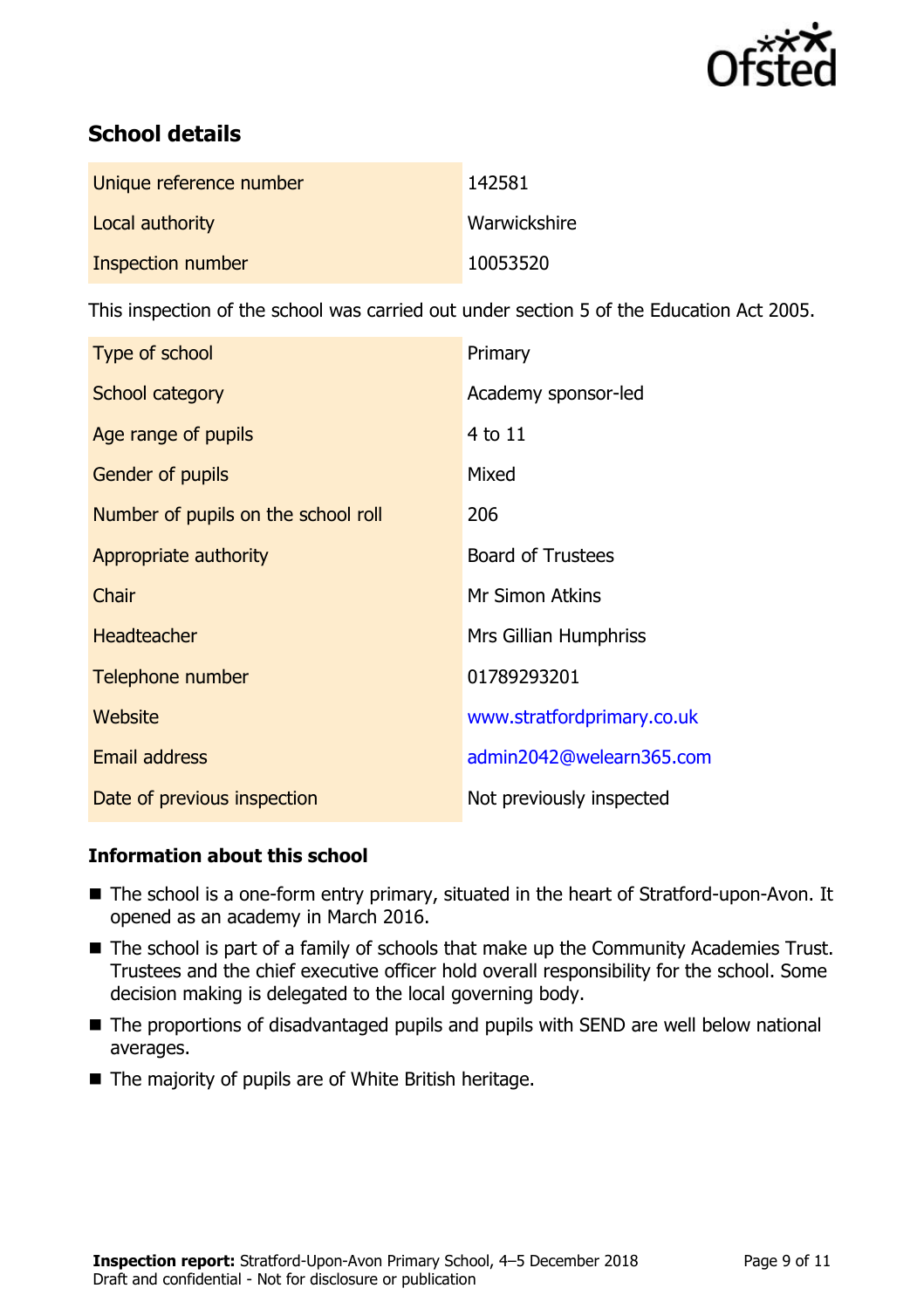

# **Information about this inspection**

- The inspectors observed learning in all classes. Some observations were conducted jointly with the headteacher or a senior leader.
- The inspectors undertook an in-depth analysis of pupils' work across key stages. In addition, the inspectors looked at a wide range of pupils' work in lessons.
- Meetings were held with the headteacher, the special educational needs coordinator, the early years leader, members of the governing body, subject leaders and with teachers. A telephone conversation took place with the trust's chief executive officer.
- One of the inspectors listened to a group of pupils read.
- The inspectors observed pupils' behaviour during lessons, when moving to and from lessons and during break and lunchtime. One inspector met formally with a group of pupils drawn from different classes. In addition, inspectors spoke informally with pupils in lessons and around the school.
- A range of documentation was scrutinised by the lead inspector, including: the school's own self-evaluation; the school's learning improvement plan; records of ongoing professional development; and records of the quality of teaching, learning and assessment. The inspectors also examined attendance records, safeguarding documentation, school policies and the school's own information about current pupils' progress and attainment.
- One inspector spoke with parents as they brought their children to school. In addition, the lead inspector took account of 75 responses and free-text comments to Parent View, Ofsted's online questionnaire. Ninety-nine responses to the pupil survey and 18 responses to the staff survey were also taken into account.

### **Inspection team**

Heather Phillips, lead inspector **Heather Phillips**, lead inspector

Tracey O'Keeffe-Pullan and Contact Contact Ofsted Inspector